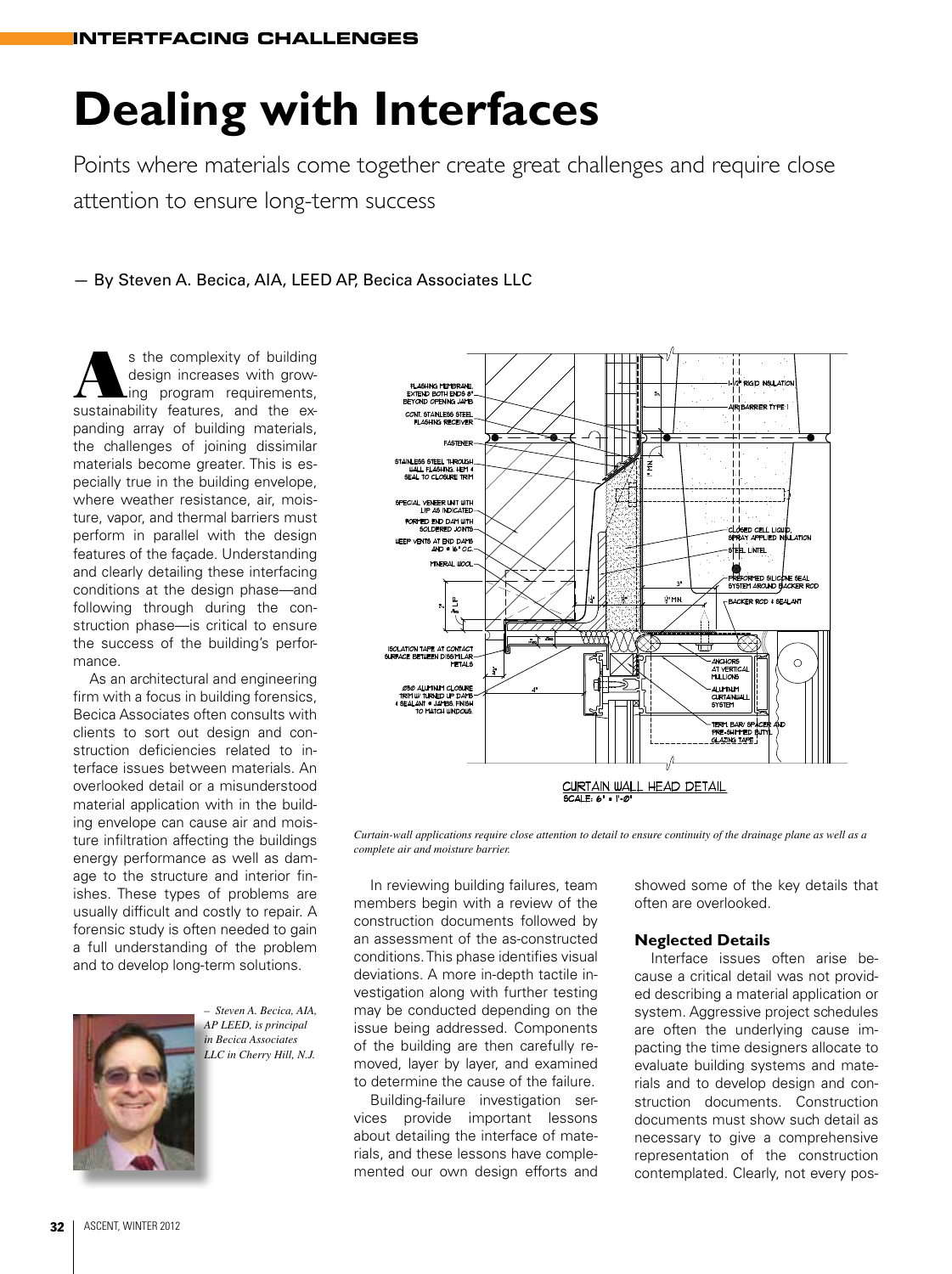sible condition encountered on a project can be detailed. The challenge is to provide the information that will ensure a successful project. Designers who rely on the drawings to generally describe materials and the specifications for the specific application are simply delaying the detailing to a later time, usually during construction when decisions need to be made in a timely fashion to avoid delays. This scenario places an additional burden on the architect during the construction phase of the project.

Relying on the contractor to issue a request for information (RFI) is not a failsafe solution. The importance of a particular detail may not be recognized by the contractor. Problems occur when a critical detail is overlooked or if the contractor attempts to resolve the condition in the field. In the absence of a specific question, the contractor may proceed with the work as he understands it based on the construction documents. While standard details and manufacturers' recommendations often provide necessary guidance, they may not address every field condition or geometry of a material interface.

If the interface condition is covered with other materials, a potential problem may go unnoticed until a failure occurs.

In the Seventh Edition of the *PCI Design Handbook*, section 13.5.3, key questions are suggested that can apply to any interface that can help when considering the level of detailing needed for a specific project. These include:

- 1. What specifically is to be interfaced?
- 2. How does the interface function?
- 3. Is there provision for adjustment upon installation?
- 4. How much adjustment can occur without rework?
- 5. What are the consequences of an interface tolerance mismatch (i.e., what rework requirements in labor and materials will be needed and what rejection point is there)?
- 6. What are the highest material cost elements of the interface?
- 7. What are the highest labor cost elements of the interface?
- 8. What are the normal tolerances associated with the system to be interfaced?



*Connecting two dissimilar materials, such as curtain wall and precast concrete planks, require detailing to ensure the joints don't allow energy loss or moisture penetration.*

An overlooked detail or a misunderstood material application can affect the performance of the building envelope.





*As accessories such as sun shades and light shelves are added to building exteriors, detailing must be provided to show their connection methods.*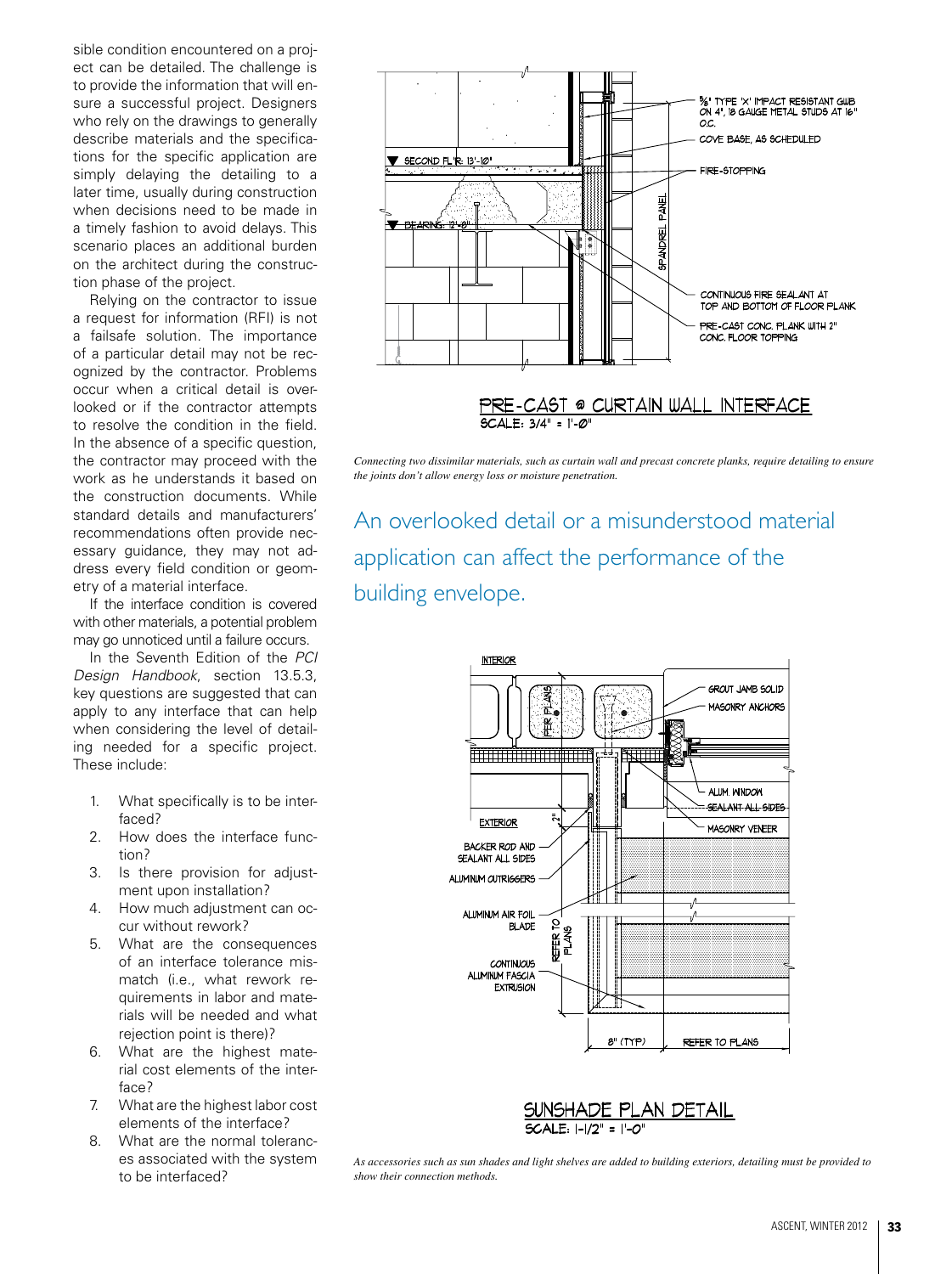

*Precast wall panels provided a one-component barrier-wall or face-sealed design solution at the Mitchell H. Cohen Court House in Camden, N.J.*

- 9. Are the system-interface tolerances simple planar tolerances or are they more complex and three-dimensional?
- 10. Do all of the products of this type have the same interfacetolerance requirements?

### **Connection Details**

Connections or anchors for components onto the building exterior are a key area where interfaces often are not delineated. The importance of these details increases as designers introduce new materials and sustainable features into buildings such as sun shades and light shelves.

Anchorage and interfacing these elements as part of the building façade has added yet another challenge for the designer. Drawings must define how these structures will be connected to the building structure, penetrations through the building facade and interface with water proofing elements. Embeds or other advance preparations may make these structures easier to attach and create a longer-lasting and serviceable connection.

Expansion and contraction joints must also be properly detailed. The properties of each material and the direction of the anticipated movement must be understood to ensure that a sufficiently sized and configured joint is provided. It is also important to use high-quality, long-lasting sealants to help reduce any potential for long-term problems. Sealants must be

compatible with the adjoining materials. Adhesion testing and certifications are always good ideas and should be made part of the submittal and mock up requirement for the project.

#### **Rain-Screen Designs**

The use of lightweight rain-screen wall systems as exterior cladding has further expanded the level of detail needed in construction documents. Rain screens require several components such as the exterior skin, clip brackets and trim pieces, drainage and venting, sub framing, and anchorage system.

The rain-screen principal is to equalize and reduce the effect that wind and air pressure have on the façade by allowing air and moisture to enter behind the cladding and using gravity to carry the moisture out of the system. Waterproofing and controlling the amount of air that gets in are critical. Compartmentalizing areas behind the cladding balances the pressure and helps to ensure moisture is not forced in through the façade and into the building interior.

Rain-screen design presents numerous challenges. The primary issue is to ensure that continuity of the air/ moisture barrier, or the vapor barrier depending on the thermal design of the wall, is maintained at all penetrations, from the moisture/vapor barrier at the roof to a point where water drainage can exit the wall system. Fortunately, air, moisture and vapor barriers are becoming more commonly used and better understood as their importance has been recognized.

In some cases, vapor retarders take the form of thin sheets or coatings applied to the structural assembly. One recent approach has been to apply emulsified or solvent-based moisture barriers in the back-up plane of the drainage cavity or to use new types of spray foam on the interior side of the rain screen panel, allowing it to serve as the vapor retarder as well as adding some insulation value.

Face-sealed systems, such as precast concrete, help to reduce many of these concerns. The concept is to prevent air and moisture from breeching the outermost surface of the wall system. For example, in most applications, precast concrete serves as an air and moisture barrier without requiring additional treatments.

#### **Thermal Protection**

As requirements for insulation continue to grow, providing the necessary insulation for a building can create significant interfacing challenges. A wide range of insulation options are available, but ensuring complete, continuous insulation requires close attention to detail in both design and construction. No gaps or bridging can occur through the insulation or the desired energy performance characteristics of the project may not be achieved.

A key problem arises with connectors and framing elements, which provide conduction points that allow heat loss. Minimizing these or disrupting this conductive property is critical to ensuring high energy efficiency.

In this regard, precast concrete sandwich wall panels offer a significant benefit by creating panels with several inches of insulation sandwiched between two wythes of concrete. Most precast concrete systems today run this insulation to the edges of the panel. The insulated panel can provide finished exterior and interior faces, creating quick installation and ensuring high energy efficiency without worries about interfaces between the insulation and the structural exterior wall.

Additional components can be installed in the precast concrete pieces at the precaster's plant.